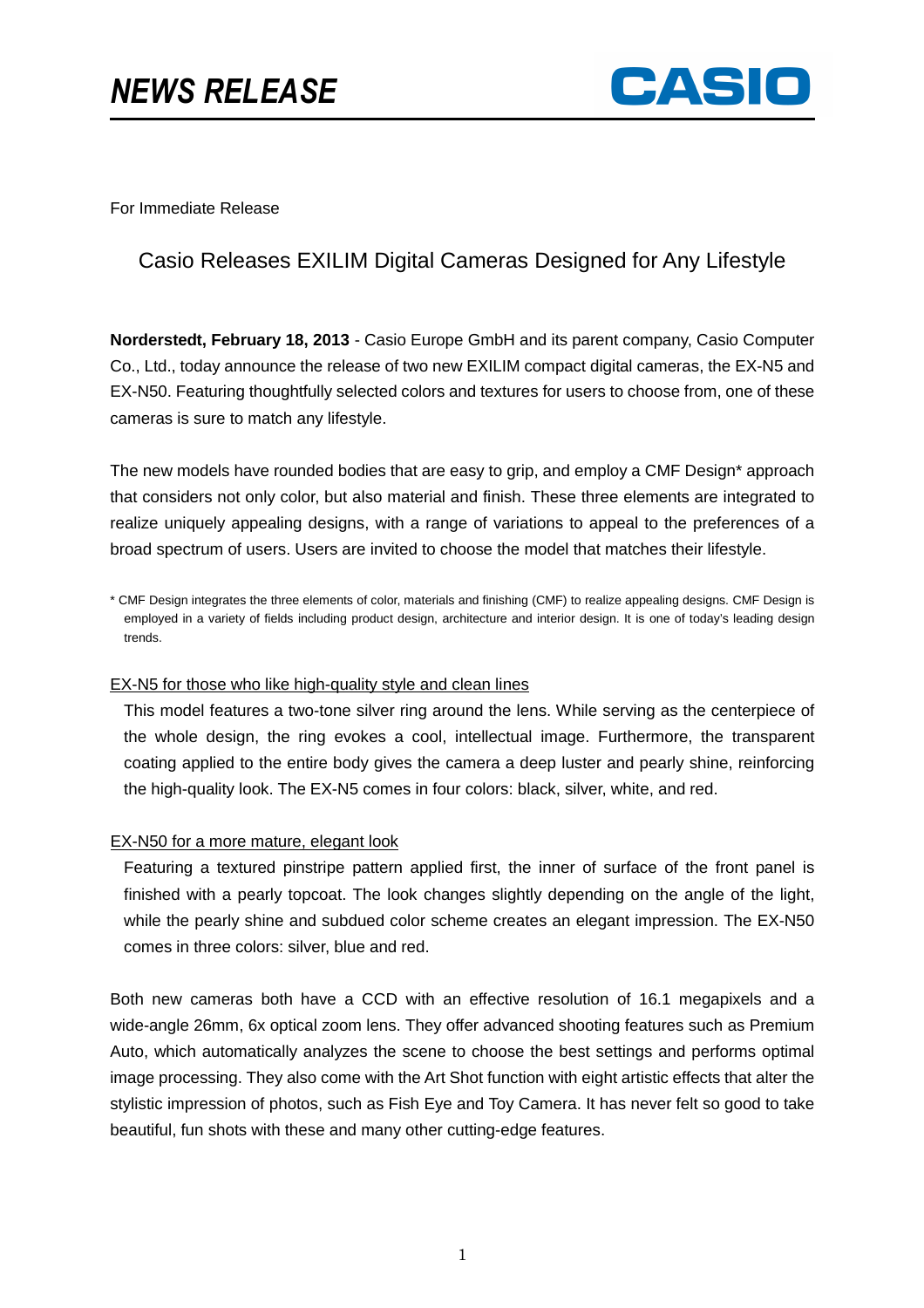### **EX-N5&EX-N50 Specifications**

|                                                        |                                 |                                      | $EX-NS$                                                                                                                                            | <b>EX-N50</b>                                              |  |
|--------------------------------------------------------|---------------------------------|--------------------------------------|----------------------------------------------------------------------------------------------------------------------------------------------------|------------------------------------------------------------|--|
| Number of Effective Pixels                             |                                 |                                      | 16.1 megapixels (/million)                                                                                                                         |                                                            |  |
|                                                        |                                 |                                      | 1/2.3-inch square pixel CCD                                                                                                                        |                                                            |  |
| Image Sensor                                           | <b>Total Pixels</b>             |                                      | 16.44 megapixels (/million)                                                                                                                        |                                                            |  |
| <b>File Format</b>                                     | Still Images                    |                                      | JPEG (Exif Ver.2.3), DCF 2.0, DPOF                                                                                                                 |                                                            |  |
|                                                        | <b>Movies</b>                   |                                      | Motion JPEG, AVI format, IMA-ADPCM (monaural)                                                                                                      |                                                            |  |
| Built-in Flash Memory (Image Area)* <sup>1</sup>       |                                 |                                      | 28.0MB                                                                                                                                             |                                                            |  |
| Recording Media                                        |                                 |                                      | SD Memory Card, SDHC Memory Card, SDXC Memory Card compatible                                                                                      |                                                            |  |
| Number of<br>Recorded<br>Pixels                        | Still Images                    |                                      | 16M (4608 x 3456), 3:2 (4608 x 3072), 16:9 (4608 x 2592), 10M (3648 x 2736),<br>5M (2560 x 1920), 3M (2048 x 1536), VGA (640 x 480)                |                                                            |  |
|                                                        | Movies                          |                                      | HD(1280x720) / STD(640x480)                                                                                                                        |                                                            |  |
| Recording<br>Capacity                                  | Still<br>Images<br>(JPEG)       | SD Memory<br>Card 16GB <sup>*2</sup> | Fine: Approx. 2791 shots <sup>*3</sup>                                                                                                             |                                                            |  |
|                                                        |                                 |                                      | Normal: Approx. 4191 shots*3                                                                                                                       |                                                            |  |
|                                                        | Movies <sup>*4</sup>            | Recording<br>Time $^{\star5}$        | Approx. 17 minutes 9 seconds *6*7                                                                                                                  |                                                            |  |
|                                                        |                                 | SD Memory<br>Card 16GB <sup>*2</sup> | Approx. 1 hour 5 minutes*8                                                                                                                         |                                                            |  |
| Lens                                                   | Construction                    |                                      | 5 lenses in 5 groups, including aspherical lens                                                                                                    |                                                            |  |
|                                                        | F-number                        |                                      |                                                                                                                                                    | F3.5 (W) to 6.5 (T)                                        |  |
|                                                        | Focal<br>Length                 |                                      | $f = 4.6$ to 27.6mm                                                                                                                                |                                                            |  |
|                                                        |                                 | 35mm Film<br>Equivalent              | Approx. 26 to 156mm                                                                                                                                |                                                            |  |
| Zoom Ratio                                             |                                 |                                      | 6 x optical zoom, 4x digital zoom(24 times both with optical and digital zoom),<br>HD Zoom Maximum 95.6x (VGA, both with HD Zoom and digital zoom) |                                                            |  |
|                                                        | Focus Type                      |                                      | <b>Contrast Detection Auto Focus</b>                                                                                                               |                                                            |  |
|                                                        | Focus Modes                     |                                      | Auto, Macro, Infinity mode(for some BS scenes), Manual                                                                                             |                                                            |  |
| Focusing                                               | AF Area                         |                                      | Spot, Multi, Tracking                                                                                                                              |                                                            |  |
|                                                        | AF assist lamp                  |                                      | None                                                                                                                                               |                                                            |  |
| Focus<br>Range* <sup>9</sup><br>(From Lens<br>Surface) | Auto                            |                                      | Approx. 5cm to infinity (W)                                                                                                                        |                                                            |  |
|                                                        | Macro                           |                                      | Approx. 5cm to 50cm (W)                                                                                                                            |                                                            |  |
|                                                        | Infinity                        |                                      | Infinity                                                                                                                                           |                                                            |  |
|                                                        | Manual                          |                                      |                                                                                                                                                    | Approx. 5cm to infinity (W)                                |  |
| Exposure                                               | <b>Exposure Metering</b>        |                                      |                                                                                                                                                    | Multi pattern, (Center Weighted for some BS scenes) by CCD |  |
|                                                        | <b>Exposure Control</b>         |                                      | Program AE                                                                                                                                         |                                                            |  |
|                                                        | <b>Exposure Compensation</b>    |                                      | -2EV to +2EV (in 1/3EV steps)                                                                                                                      |                                                            |  |
| Shutter                                                |                                 |                                      | CCD electronic shutter and mechanical shutter                                                                                                      |                                                            |  |
|                                                        |                                 | Auto                                 | 1/2 to 1/2000 second                                                                                                                               |                                                            |  |
|                                                        | Shutter<br>Speed <sup>*10</sup> | Premium Auto                         |                                                                                                                                                    | 1/8 to 1/2000 second                                       |  |
|                                                        |                                 | <b>Night Scene</b>                   |                                                                                                                                                    | 4 to 1/2000 second                                         |  |
| Aperture*11                                            |                                 |                                      | F3.5 (W) to F11.3 (W)*12                                                                                                                           |                                                            |  |
| <b>White Balance</b>                                   |                                 |                                      | Auto WB, Daylight, Overcast, Shade, Day White FL, Daylight FL, Tungsten, Manual WB                                                                 |                                                            |  |
| Sensitivity                                            | Still Images                    |                                      | Auto, ISO64, ISO100, ISO200, ISO400, ISO800, ISO1600                                                                                               |                                                            |  |
| $(SOS)*^{13}$                                          | Movies                          |                                      | Auto                                                                                                                                               |                                                            |  |
| Self-Timer                                             |                                 |                                      | 10 seconds, 2 seconds, Triple Self-timer                                                                                                           |                                                            |  |